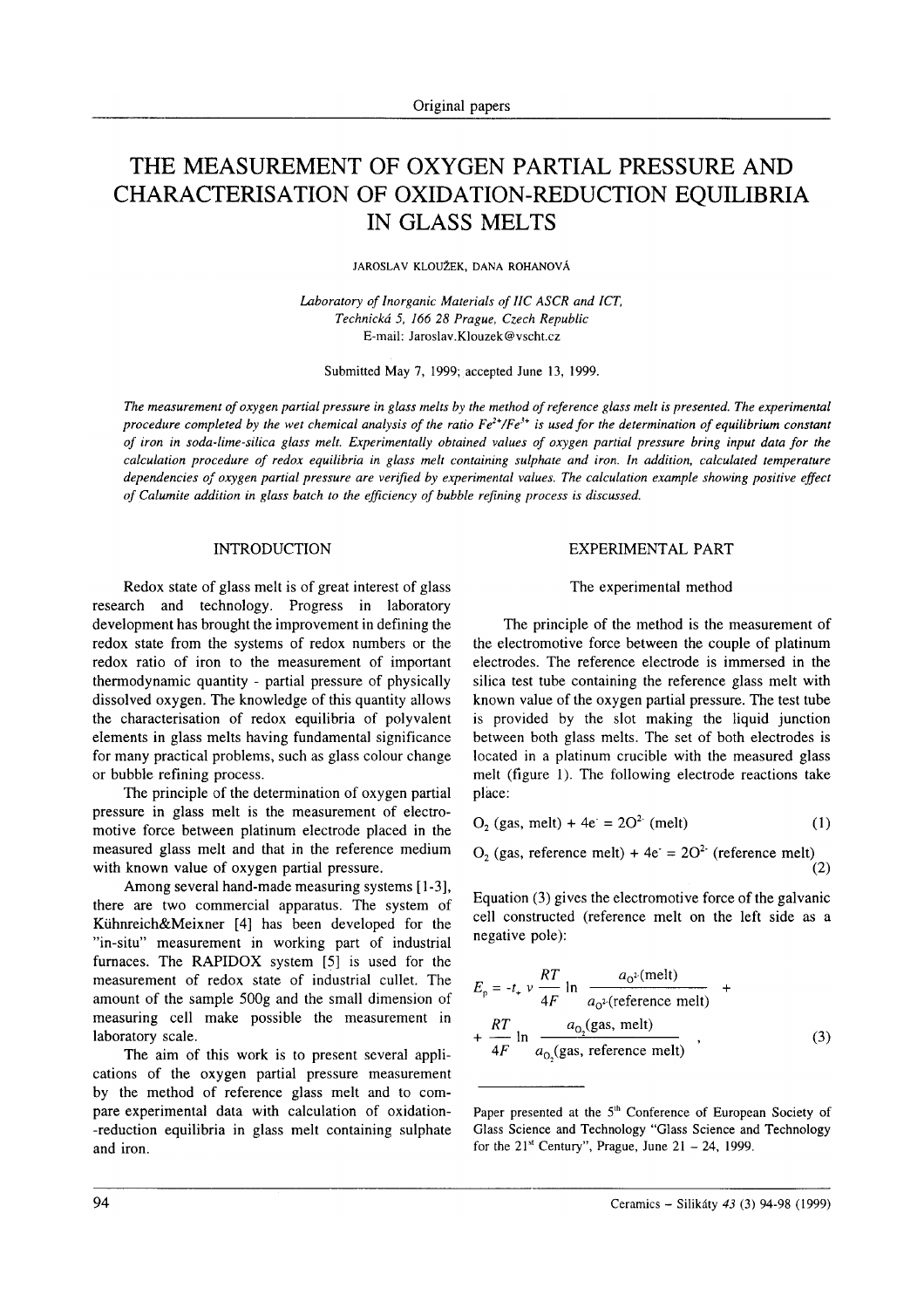where R is gas constant, T is the temperature  $(K)$ , F is Faraday constant,  $t_{\perp}$  is cation transport number and v is the number of ions formed by the dissociation of the electrolyte molecule. As the oxygen ion activity is equal in both melts and the ideal behaviour of the oxygen is supposed, the following relation is used for the calculation of oxygen partial pressure in the melt:



Figure 1. The experimental arrangement of the measurement by the method of reference glass melt.

1 - the measuring electrode, 2 - the reference electrode, 3 - the thermocouple

$$
\ln p_{\text{O}_2} \text{ (melt)} = \frac{4E_p F}{RT} \cdot \ln p_{\text{O}_2} \text{ (reference melt)} \tag{4}
$$

The value of  $p_{O_2}$  (reference melt) has been obtained by the RAPIDOX measuring system.

Table 1 summarises the measured oxygen partial pressures [kPa] in industrial soda-lime-silica glass melt and compares these values with measurement by RAPIDOX system. The last column in the table presents the average standard deviation of both methods calculated from measurements on three samples.

Table 1. The values of oxygen partial pressure measured by both methods (kPa).

|                                           |     | 1200 °C 1300 °C 1400 °C $\sigma$ (rel.%) |      |      |
|-------------------------------------------|-----|------------------------------------------|------|------|
| RAPIDOX system 4.4<br>The method of refe- |     | 12.8                                     | 37.3 | 77   |
| rence glass melt                          | 3.7 | 10.2                                     | 32.6 | 11.1 |

# The determination of equilibrium constant of iron in glass

Redox behaviour of iron in glass can be described by the reaction:

$$
4 \text{ Fe}^{3+} \text{ (melt)} + 2 O^2 \text{ (melt)} \longrightarrow
$$
  
\n
$$
\longrightarrow 4 \text{ Fe}^{2+} \text{ (melt)} + O_2 \text{ (gas, melt)} \tag{5}
$$

The equilibrium constant of the reaction has the form:

$$
K_{\rm Fe}^{\prime} = \frac{[\rm Fe^{2+}]^4 p_{\rm O_2}^{\rm r}}{[\rm Fe^{3+}]^4} , \qquad (6)
$$

where  $[Fe^{2+}]$  and  $[Fe^{3+}]$  are molar concentrations related to standard concentration 1 mol m<sup>-3</sup> and  $p_{O_2}^t$  is partial<br>pressure of oxygen related to standard pressure 101.325 kPa supposing ideal behaviour of the gas. The measurement was made in soda-lime-silica glass melt containing 0.1 wt.% Fe<sub>2</sub>O<sub>3</sub> without any other polyvalent elements. The glasses were melted at temperatures 1200, 1300 and 1400 °C. After cooling the sample to the room temperature, the content of redox species  $Fe^{2+}$  and  $Fe^{3+}$ was analysed by wet chemical method. The procedure was completed by the electrochemical measurement of oxygen partial pressure. Figure 2 makes a comparison of the measured temperature dependence of iron equilibrium constant  $(T$  in  $K)$ :

$$
K_{\text{Fe}}^{\prime} = \exp(2.4633 - 3579.3/\text{T})
$$
 (7)

with literary data [6-8].



Figure 2. Comparison of measured  $K_{Fe}$  values with literary data.  $\Delta$  - Baak (1961),  $\square$  - Johnson (1964),  $\diamondsuit$  - Ortmann (1996),  $\square$  this work

# REDOX EQUILIBRIA CALCULATION

Physically dissolved oxygen enters the equilibrium of polyvalent elements in glass melt. In case of sulphate refined glass melts, the oxygen is shared by oxidationreduction reactions of sulphate and iron:

$$
2SO42(I) = 2SO2(g, I) + O2(g, I) + 2O2(I)
$$
 (8)

$$
4Fe^{3+}(l) + 2O^{2-}(l) = 4Fe^{2+}(l) + O_2(g, l)
$$
\n(9)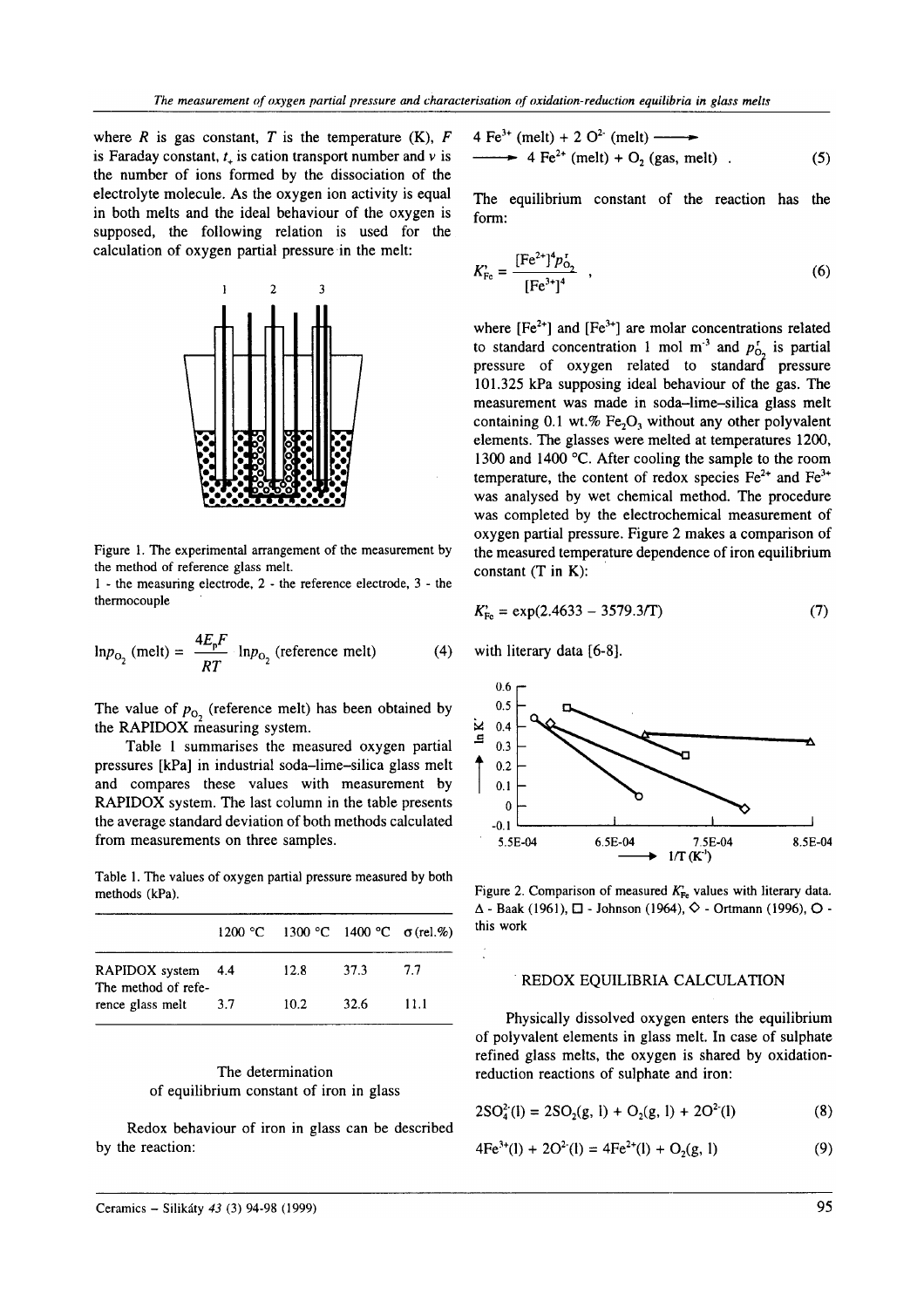Equilibrium concentrations of individual redox species at chosen reference temperature  $T_a = 1473$  K are obtained with the knowledge of temperature dependences of equilibrium constants. The determination of physically dissolved oxygen and the chemical analysis of dissolved sulphate and total iron bring sufficient input data. The shift of oxidation-reduction equilibria with the temperature is calculated using the equations:

$$
K_{\text{SO}_4}^{(\text{T})} = \frac{(c_{\text{SO}_2}^{\text{v}} + 2x_1)^2 (c_{\text{O}_2}^{\text{v}} + x_1 + x_2)}{(c_{\text{SO}_4}^{\text{v}} - 2x_1)^2}
$$
(10)

$$
K_{\rm Fe}^{(T)} = \frac{(c_{\rm Fe^{2+}}^{\rm o} + 4x_2)^4 (c_{\rm O_2}^{\rm o} + x_1 + x_2)}{(c_{\rm Fe^{1+}}^{\rm o} + 4x_2)^4}
$$
(11)

where superscript  $(Fe<sup>3+</sup>)$  indicates equilibrium concentrations at reference temperature and  $x_i$  are the changes of the component concentrations connected with the temperature variation. The temperature dependence of sulphate equilibrium constant was obtained by using the experimental data of equilibrium partial pressures of O<sub>2</sub> and SO<sub>2</sub> in soda-lime-silica glass melt [9]. The values of physical solubilities of both gases were taken from  $[10]$ .

#### RESULTS AND DISCUSSION

## The temperature dependence of oxygen partial pressure

Figure 3 presents the measurement of oxygen partial pressure in soda-lime-silica glass melt containing 0.1 wt.% SO<sub>2</sub> as sulphate and 0.05 wt.% Fe<sub>2</sub>O<sub>2</sub>. The glass sample was hold at 1400 °C, then it was cooled to 1200 °C and stepwise heated to 1300 °C and again to 1400 °C. The temperature variation was connected with



Figure 3. The oxygen partial pressure vs. time-temperature history of the melt.

 $\blacktriangle$  - experimental,  $\blacksquare$  - calculated, —— - temperature

the shift of  $p_0$ , value in the interval 5 - 19 kPa. The square-connecting line in the figure presents results of the redox equilibria calculation. As can be seen, the values measured and calculated are acceptable agreement having relative difference up to 20 rel.%.

# The effect of reducing agent addition to the glass batch

The composition of soda-lime-silica glass batch containing 0.2 wt.%  $SO_3$  and 0.1 wt.%  $Fe_2O_3$  was modified by the addition of 5 and 7 wt.% of Calumite having the composition:  $35 - 37$  SiO<sub>2</sub>, 10 - 12 Al<sub>2</sub>O<sub>3</sub>, 42 - 47 CaO, 4 - 6 MgO, 1 S, 0.6 MnO, TiO<sub>2</sub>, Fe<sub>2</sub>O<sub>3</sub> (wt.%). The samples of glass batches were melted in laboratory furnace for 120 minutes at temperature 1450 °C. Figure 4 illustrates the influence of Calumite addition on the value of oxygen partial pressure.



Figure 4. Comparison of calculated and experimental  $p_0$  values.  $\blacksquare$  - 0 wt.%,  $\blacktriangle$  - 5 wt.%,  $\blacktriangleright$  - 7 wt.%,  $\square$  - 0 wt.% calculated,  $\triangle$  -5 wt.% calculated, Q - 7 wt.% calculated

The decrease of measured values with increasing content of reducing agent in the batch corresponds with calculated results within 15 rel.%. This experimental verification of the calculation procedure makes possible its quantitative application. Figure 5 shows an example of calculated temperature dependencies of partial pressures of refining gases  $O_2$  and  $SO_2$  and the redox ratio of iron in the glass melt without Calumite addition in the batch. The knowledge of these quantities at high temperatures is important when evaluating the efficiency of refining process. Figure 6 presents calculated partial pressures of refining gases and the redox ratio of iron at temperature 1400 °C. The decrease in oxygen partial pressure brings about the increase in appropriate SO<sub>2</sub> value. In addition, the sum of both partial pressures giving the driving force for their mass transfer from glass melt to bubbles is slightly gaining with reducing agent addition. This tendency corresponds with experimental values of bubble growth rates measured in the glass melt [11].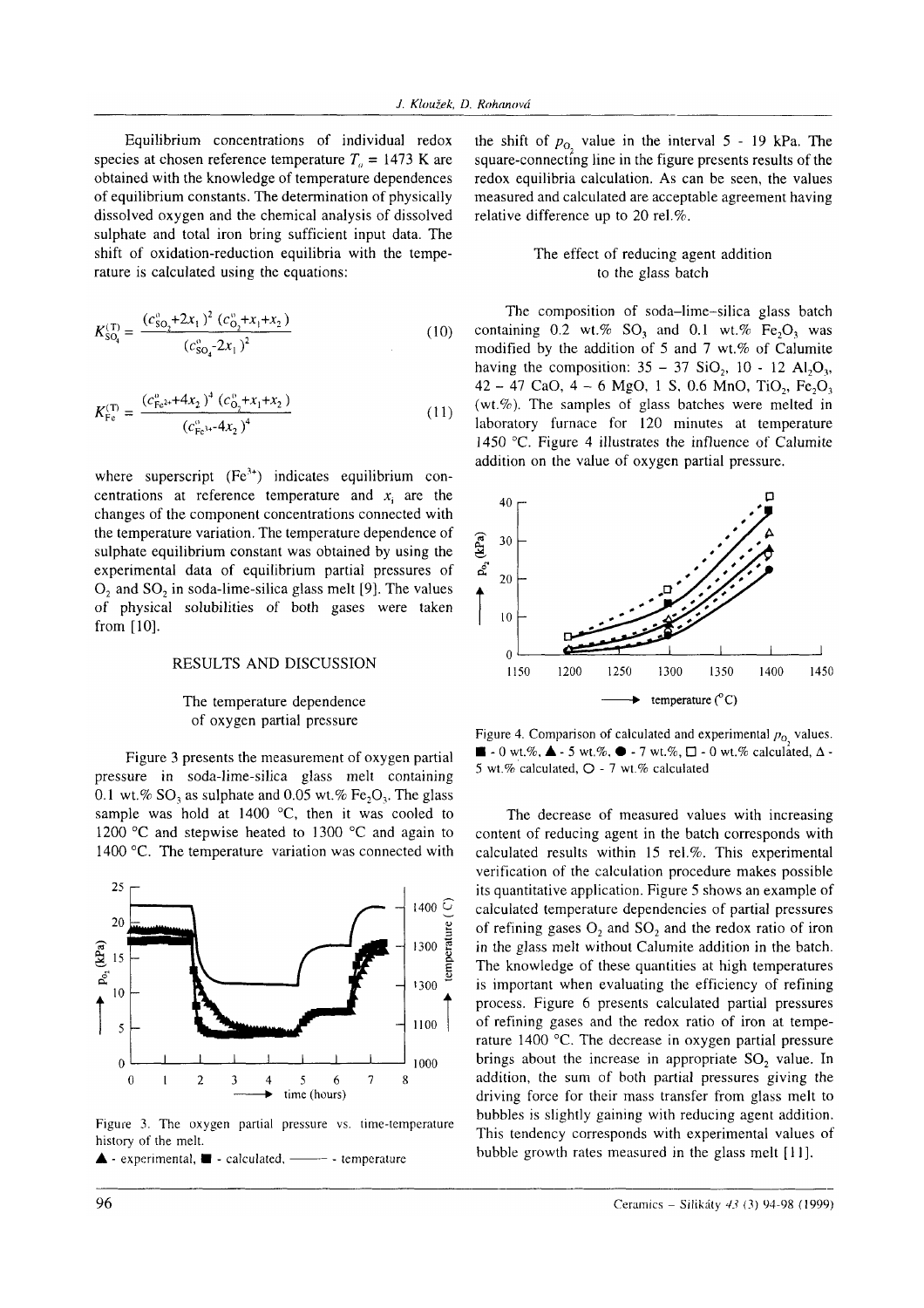

Figure 5. Calculated temperature dependencies of partial pressures of refining gases O<sub>2</sub> and SO<sub>2</sub> and of the redox ratio  $Fe^{2+}/Fe^{3+}$ .

 $O - p_{SO_2}, \Box - p_{O_2}, \Delta - Fe^{2+}/Fe^{3+}$ 



Figure 6. Calculated partial pressures of  $O_2$  and  $SO_2$  and the redox ratio Fe<sup>2+</sup>/Fe<sup>3+</sup> vs. Calumite addition in the glass batch.  $\Delta$  -  $p_{0}$  +  $p_{\text{so}}$ ,  $\Box$  -  $p_{\text{so}}$ ,  $\times$  -  $\text{Fe}^{2+}/\text{Fe}^{3+}$ ,  $\Diamond$  -  $p_{0}$ 

## **CONCLUSION**

The values of oxygen partial pressure in glass melt measured by the method of reference glass melt were compared with those given by the commercially available RAPIDOX system. The data obtained by both methods are in acceptable agreement with relative difference up to 20 rel.%.

The measurement of oxygen partial pressure completed by the chemical analysis of quenches glass sample was used for the determination of equilibrium constant of iron in soda-lime-silica glass melt. The temperature dependence of equilibrium constant shows sufficient consent with literary data.

Measured value of oxygen partial pressure being very often the only one quantity obtained in glass melt at high temperatures bring realistic input data into the calculation procedure of redox equilibria making thus possible its quantitative applications. Calculation example showing positive effect of the addition of reducing agent in the glass batch on the efficiency of

Ceramics - Silikáty 43 (3) 94-98 (1999)

the refining process was experimentally confirmed by the measurement of the bubble growth rate in the glass melt.

### Acknowledgement

This work was supplied with the subvention by The Ministry of Education, Youth and Sports of The Czech Republic, Project No. VS 96065.

#### References

- $\mathbf{1}$ . Tran T., Brungs M.P.: Phys. Chem. Glasses 21, 133, 178, 184 (1980).
- $\overline{2}$ El Harfoui M., Hilger J.P.: Glastechn. Ber. 64, 253, 281, 299 (1980).
- $\mathbf{a}$ Tamashita M., Yamanaka: Glastechn. Ber. Glass Sci. Technol. 70, 371 (1997).
- 4. Müller-Simon H., Mergler K.W.: Glastech.Ber. 61, 293  $(1988).$
- 5. Plessers J., Faber A.J., Tonthat T., Laimbock P.: Proc. of the 55th Conference on glass problems, p.340, Chicago, October 13 - 15, 1997.
- 6. Baak T., Hornyak E.J.: J.Am.Ceram.Soc. 44, 541 (1961).
- 7. Johnson W.D.: J.Am.Ceram.Soc. 47, 198 (1964).
- 8. Ortmann L., Hohne D., Nolle G.: Glastechn.Ber. Glass Sci.Technol. 69, 235 (1996).
- 9. Kloužek J., Černá M.: Proc. of the 3rd Int. Seminar on Mathematical Simulation in the Glass Melting, p.108-112, Horní Bečva, May 26 - 27 (1995).
- Kloužek J., Němec L.: Glastechn.Ber. Glass Sci.Technol.  $10.$ 68CZ, 128 (1995).
- $11.$ Ullrich J., Kloužek J.: Unpublished results.

Submitted in English by the authors.

## MĚŘENÍ PARCIÁLNÍHO KYSLÍKU A CHARAKTERIZACE ROVNOVÁH V ROZTAVENÝCH SKLECH

## JAROSLAV KLOUŽEK, DANA ROHANOVÁ

Laboratoř anorganických materiálů, Společné pracoviště ÚACH AV ČR a VŠCHT Praha. Technická 5. 166 28 Praha E-mail: Jaroslav.Klouzek@vscht.cz

V práci je popsaná metoda stanovení parciálního tlaku kvslíku metodou referenční skloviny. Principem metody je měření napětí mezi dvěma platinovými elektrodami, z nichž jedna je umístěna v měřené sklovině a druhá v referenční sklovině se známým parciálním tlakem kyslíku.

Měření parciálního tlaku kyslíku spojené s chemickou analýzou redox poměru Fe<sup>2+</sup>/Fe<sup>3+</sup> bylo použito ke stanovení teplotní závislosti rovnovážné konstanty reakce iontů železa v sodno-vápenato-křemičité sklovině: